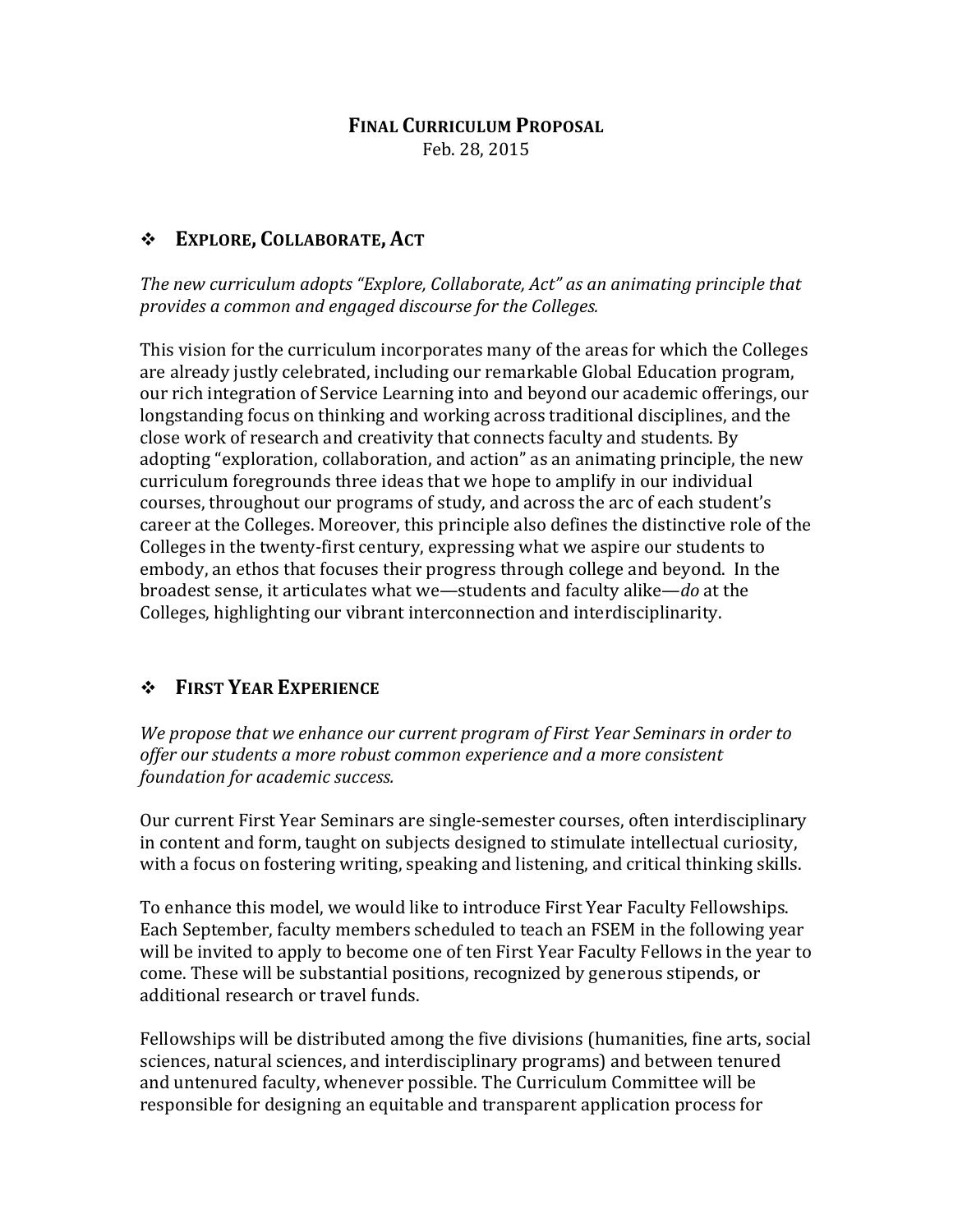awarding the fellowships for Fall 2016. The fellowships will be awarded by the Provost, in the first round on recommendations of the Curriculum Committee and in subsequent years, on recommendations of the previous year's Fellows.

Fellows will be responsible for meeting regularly through the fall semester as a faculty learning community under the guidance of the Associate Dean of First Year Studies, with resource support from the Centre for Teaching Learning and with administrative support from the Provost's Office, in order to:

• **study and discuss best practices** for first year learning; discussion topics will vary from year to year depending on the interests of the group, but may include things like first year writing, critical thinking, information literacy, critical numeracy, embedded research, and digital pedagogies, among others; • develop a set of common experiences for next year's incoming students; this will also vary from year to year, but may include: selecting some annual themes, setting some common readings, and organizing some common activities such as lectures, performances, field trips, service learning projects, and so on:

• **design and launch initiatives for collaborative teaching and learning**, including interdisciplinary pods, learning communities, and two-semester sequences that the other FSEM faculty will be given the option of participating in;

• **present** their work and propose their plans for the coming fall at the December faculty meeting;

• help to recruit FSEM faculty to teach in the FSEM program in the coming year and encourage them to participate in the year's collaborative initiatives; and

• **help to mentor FSEM faculty**, with support from the Associate Dean of First Year Seminars and the Centre for Teaching and Learning, through the process of course design within the context of the first year program.

Through the fall semester, the Fellows will keep other FSEM faculty apprised of new ideas and developments in their conversation and seek input from them as well. In January, the Provost's Office will support an off-campus retreat for all of the following year's FSEM faculty to finalize plans for the common experiences scheduled for the coming fall, to workshop new ideas for pods and other forms of interdisciplinary collaboration, and to learn more about best practices in first year course design and pedagogy.

While the common experiences will be designed for the entire incoming class and required of all first-year students, FSEM instructors will nevertheless determine how to incorporate these common elements into their own course designs. We anticipate they will adopt a variety of approaches. Similarly, we expect that the initiatives for collaborative teaching and learning will take different forms in different years, as interested faculty use this opportunity to experiment with innovative and interdisciplinary approaches in their FSEMs.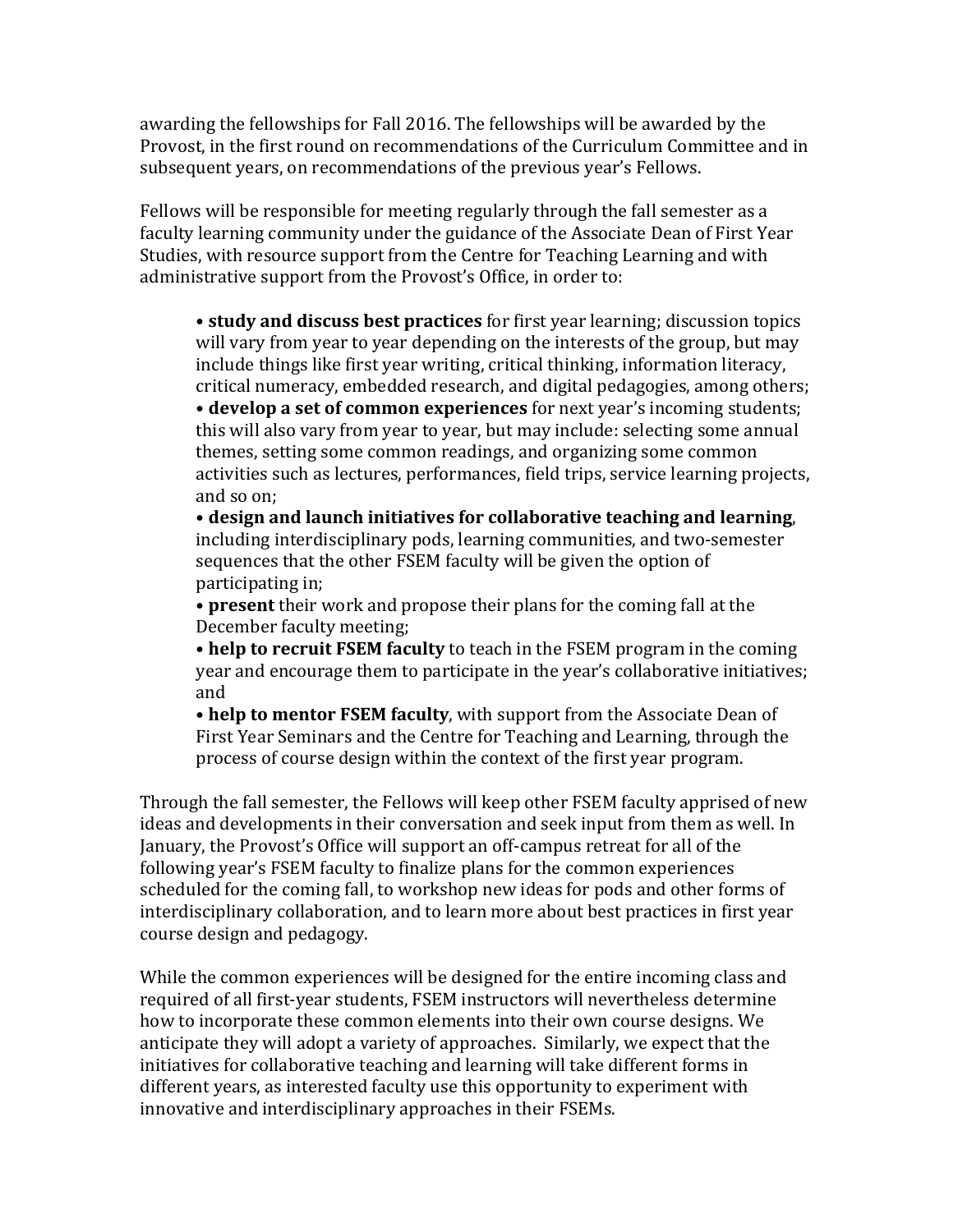This enhanced version of our current FSEM places no new demands on faculty FTEs and no extra demands on student schedules. And it accomplishes a number of the things that we identified as central goals for the curriculum revision:

• it creates a richer common experience for our incoming students, while also remaining flexible and responsive to change;

• it helps our faculty provide a more robust and consistent academic foundation for our incoming students;

• it helps us approach the FSEMs as connected learning experiences, not disconnected teaching experiences;

• it nurtures new and innovative pedagogical initiatives for faculty, especially with respect to collaborative teaching and learning, but without predetermining them;

• it encourages dialogue about interdisciplinarity and general education between faculty members across divisions and ranks;

• it fosters collegiality, community, and mentorship around teaching.

# $\div$  **MAJORS** AND **MINORS**

We will require students to complete at least one major and one minor, without regard to their disciplinarity or interdisciplinarity. *(Naturally, any student completing a double major would fulfill this requirement as well.)* 

Our surveys suggest that the faculty strongly supports the idea that students should be required to develop two different areas of depth and specialization, but that our current distinction between disciplinary and interdisciplinary majors and minors is more problematic for our students than it is beneficial.

Although across the institution we continue to place a high value on the idea of interdisciplinarity, we are no longer convinced that majors and minors can be described effectively using these binary terms; nor are we convinced that requiring students to major/minor in at least one of each is the best way for them to achieve both depth and breadth in their learning.

# v **WRITING-ENRICHED CURRICULUM**

*Departments and Programs will participate in a new Writing-Enriched Curriculum program.* 

This is a cutting edge idea that was developed at the University of Minnesota, and we would be among the first liberal arts colleges in the country to adopt it. It takes the idea we already have in our current curriculum  $-$  the idea that communication is best taught in specific contexts that matter to students, not as an abstract skill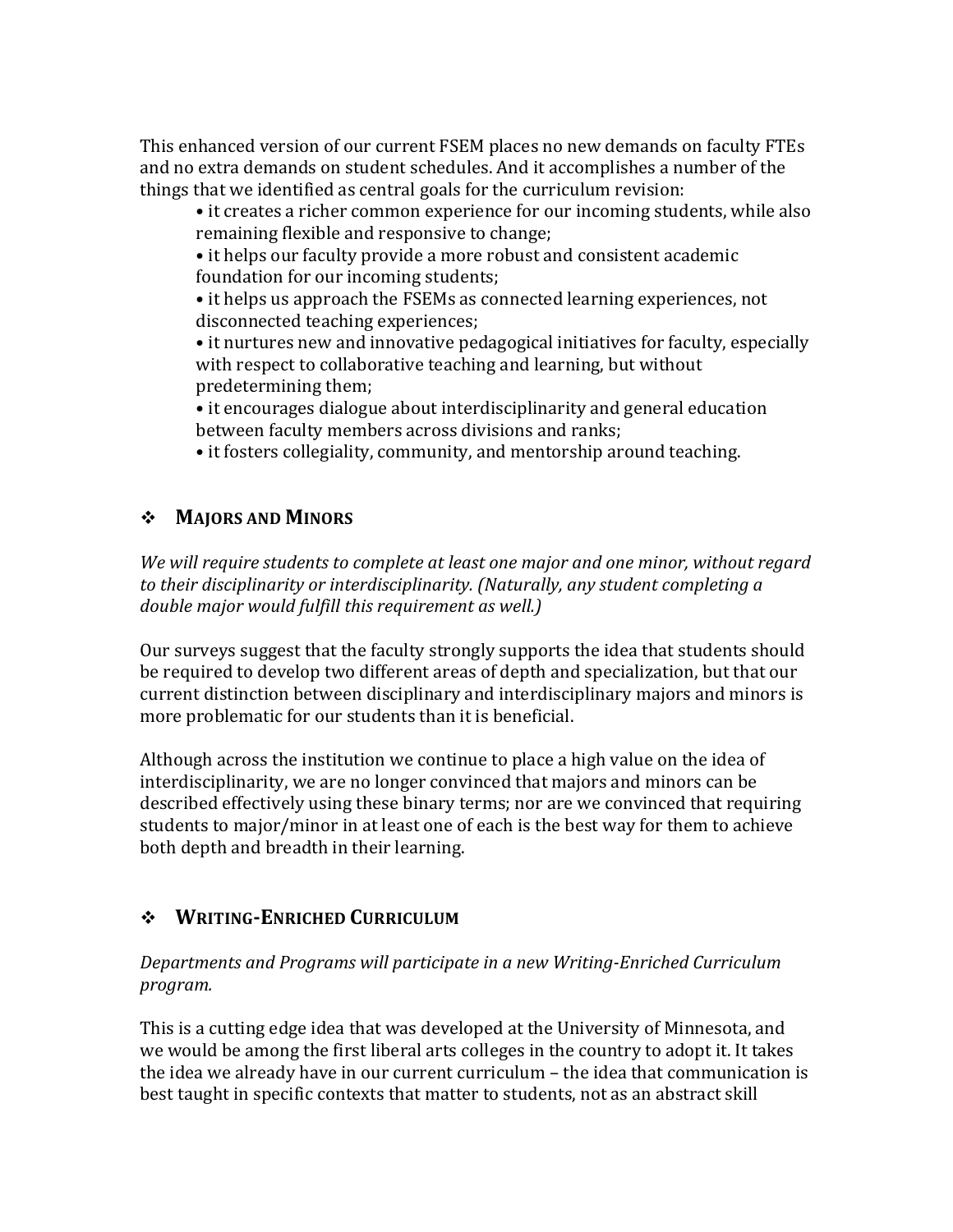disconnected from their passions – and develops it further. Departments and programs, with the support of a writing studies specialist, will reflect on how they already teach communications skills (including writing, critical thinking, speaking and listening, visual literacy, and digital communications) within the context of their major. Next, and with institutional support, departments and programs will collectively develop a Writing Plan for their major.

Writing plans are designed to address a set of shared questions: How can writing in this major be characterized? What writing abilities should students in the major be able to demonstrate upon graduation? How can writing instruction be most effectively sequenced into the major's curriculum so that graduating students are able to demonstrate desired writing abilities? What assessment strategies would the faculty like to see in place? What sorts of support do faculty need in order to achieve the optimal integration of writing instruction?

Reports from the University of Minnesota suggest that departments from all divisions have found this strategy to be effective for students and rewarding for faculty. (See http://wec.umn.edu.)

The WEC model seems like an ideal fit for HWS for a number of reasons:

- The process is entirely faculty-driven and, thus, ensures that the teaching of writing can be integrated into each department and program in a way that enhances (rather than competes with) the mission of the major.
- It ensures that students encounter writing instruction and writing experiences in multiple courses at multiple points throughout their HWS career, rather than in only one or two courses.
- The process allows "writing" to be defined quite broadly, since writing plans may also include: digital competencies, information literacy skills, research techniques, oral communication, visual literacy, critical reading, critical thinking skills, and other key characteristics. (See UMN writing plans for some examples: http://undergrad.umn.edu/cwb/writing\_plans.html.)
- Students in each major will be able to identify the specific writing characteristics and abilities they are developing. This will help them: to identify and think critically about how to approach new writing situations, to identify their strengths and challenges as communicators, to better understand the purpose and value of their major, and to speak specifically about the communication skills they gained upon graduation.

## v **CAPSTONES**

All departments and programs will be required to define a capstone experience in the *context of their major.*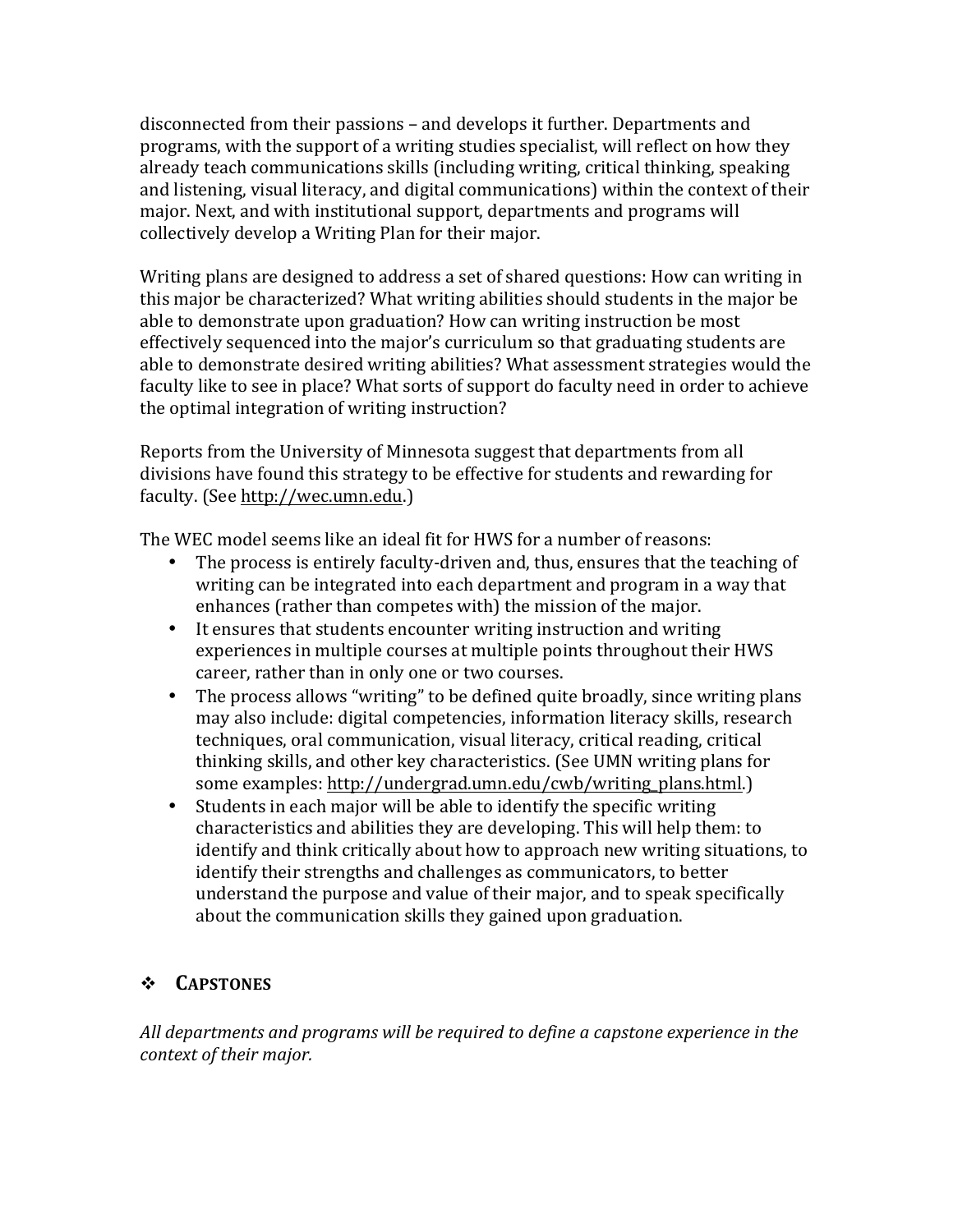Capstone experiences are widely recognized as a best practice in higher education: they give students a tangible and substantial goal in the academic field they feel most passionate about, and they require students to generate a substantial work of scholarship they can look back on with pride after graduation. Most departments and programs on campus have already defined a capstone experience of this sort, and so this is mostly a call for those who have not yet developed one to do so. Departments and programs will be free to choose the form that these capstone experiences will take.

## $\div$  PILOT PROJECT INITIATIVES

In the curriculum review process, members of the HWS community repeatedly voiced the need for a curriculum that helped students focus on the pressing challenges of the 21st century. The review also consistently emphasized the idea that collaborative teaching, collaborative learning, and interdisciplinarity were still widely valued as hallmarks of an HWS education. Many ambitious and innovative ideas emerged that tried to build on these foundations, but did not make it into the final proposal, most often because there were concerns about the feasibility of implementing and sustaining these ideas as ongoing requirements in the general curriculum. With this in mind, we propose an approach that has the potential to draw faculty and students together to explore, collaborate, and ultimately, act on these challenges in a variety of ways.

The Provost's Office will set up a structure to support pilot projects for classes that address *issues of concern in the 21st century, that embody the curricular vision of "Explore, Collaborate, Act," and that employ collaborative teaching strategies to encourage collaborative learning, especially for students in the spring semester of their first year and in their sophomore and junior years.*

Pilot projects will be approved by the Provost, and the courses developed out of the projects will be approved by COAA. There will be support for faculty development, acquisition of materials, and for academic enrichment, including travel to related sites or events and bringing guest lectures or performers to campus. Proposals for pilot projects must be collaborative, with two or more faculty developing the course content and pedagogical design, and must address the following questions:

- How does the project address a challenge, issue, question, or problem of consequence to the 21st century?
- How does the project incorporate the model of "Explore, Collaborate, Act" for both the faculty and the students?
- What genre(s) of writing and kinds of information technology does the project include?
- Does the project include attention to developing an understanding of mathematics as a tool of inquiry?
- Does the project help students address other curricular goals?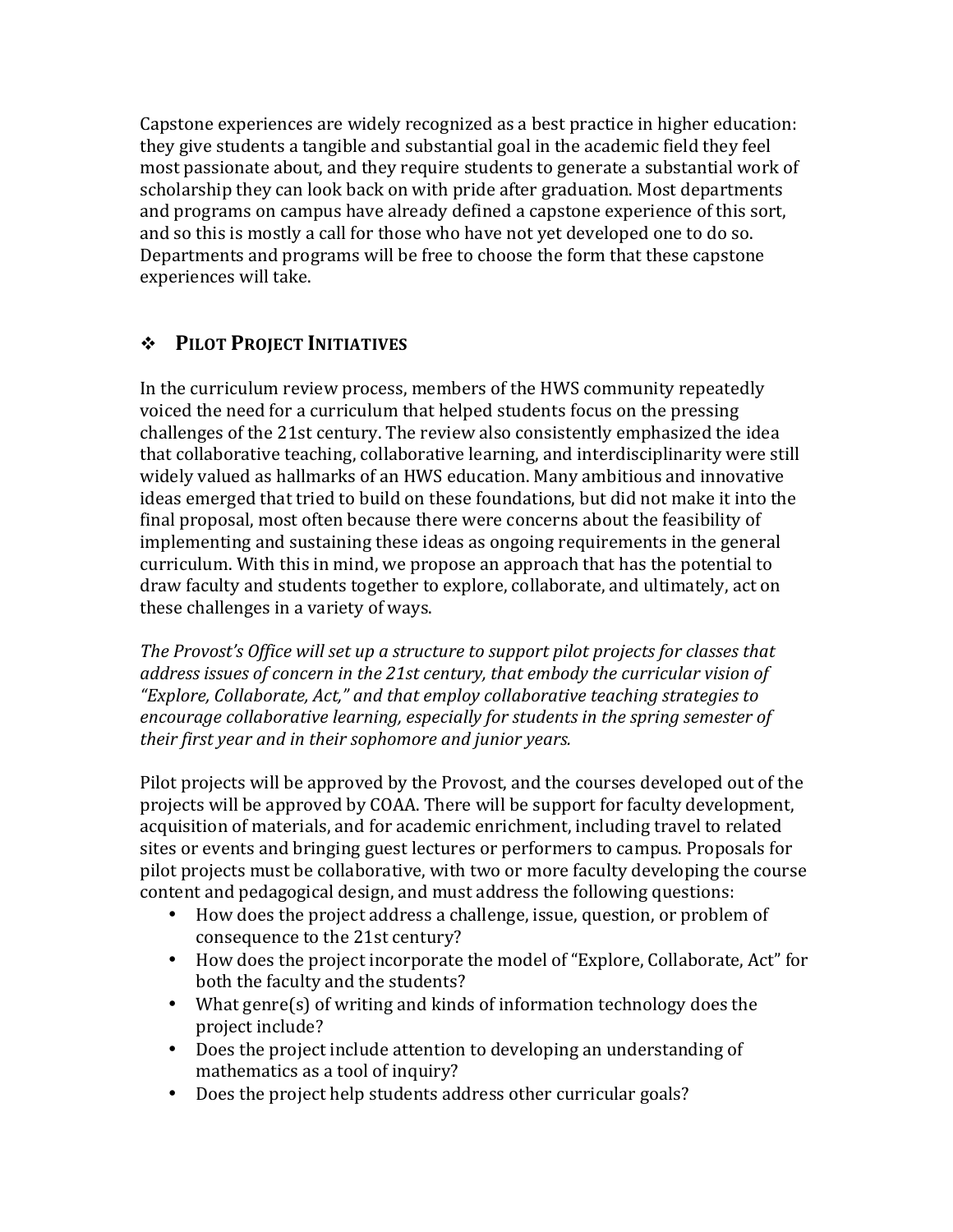- Which departments and programs will accept the course for credit toward their major and minor?
- How will the success of the pilot project be assessed?
- Is the model replicable by other faculty?
- To what extent does this pilot project offer a model that we might wish to consider adopting as a permanent element of the curriculum in our next curriculum review?

The pilot project can be for a one or a two-semester course of study, and following its completion, will be reviewed for renewal for up to two additional years. These pilot projects may not involve first year seminars, but they emerge from them and build upon them.

# v **GOALS**

The goals continue to receive broad support from faculty, staff, and students as one of the defining elements of the HWS curriculum. Dissatisfaction with the goals is focused primarily on how they are currently assessed, since there is a widespread perception that different advisors hold their students to inconsistent and inequitable standards. Many advisors also report that the process of certifying goals has reduced advising to an uninspiring and largely bureaucratic process. Because of this:

#### For the new curriculum, lists of specific courses will be provided to students to tell them which courses can be used to fulfill each of the goals.

These lists will be constructed in consultation with the faculty who teach these courses and formally approved by CoAA. The lists will be kept updated as new courses are proposed, and they will be distributed to students in advance of registration each semester. Our hope is that these lists will steer our students into academic directions they might otherwise have overlooked, and thus be an excellent starting point for focused and meaningful advising conversations.

There is also widespread consensus that the language of the goals needs updating to reflect our current values and priorities. However, we did not feel it was possible for us to undertake this detailed task until the larger framework of the new curriculum was approved by the faculty. As a result:

## *We recommend that a new committee be formed to revise the specific language of the* goals, bringing this new language to a faculty vote by the end of 2015.

Furthermore, we recommend that whatever this new revision of the goals may turn out to be, it should not require more than eight classes to complete (most likely three classes to cover breadth in math, science, and fine arts, and five classes to